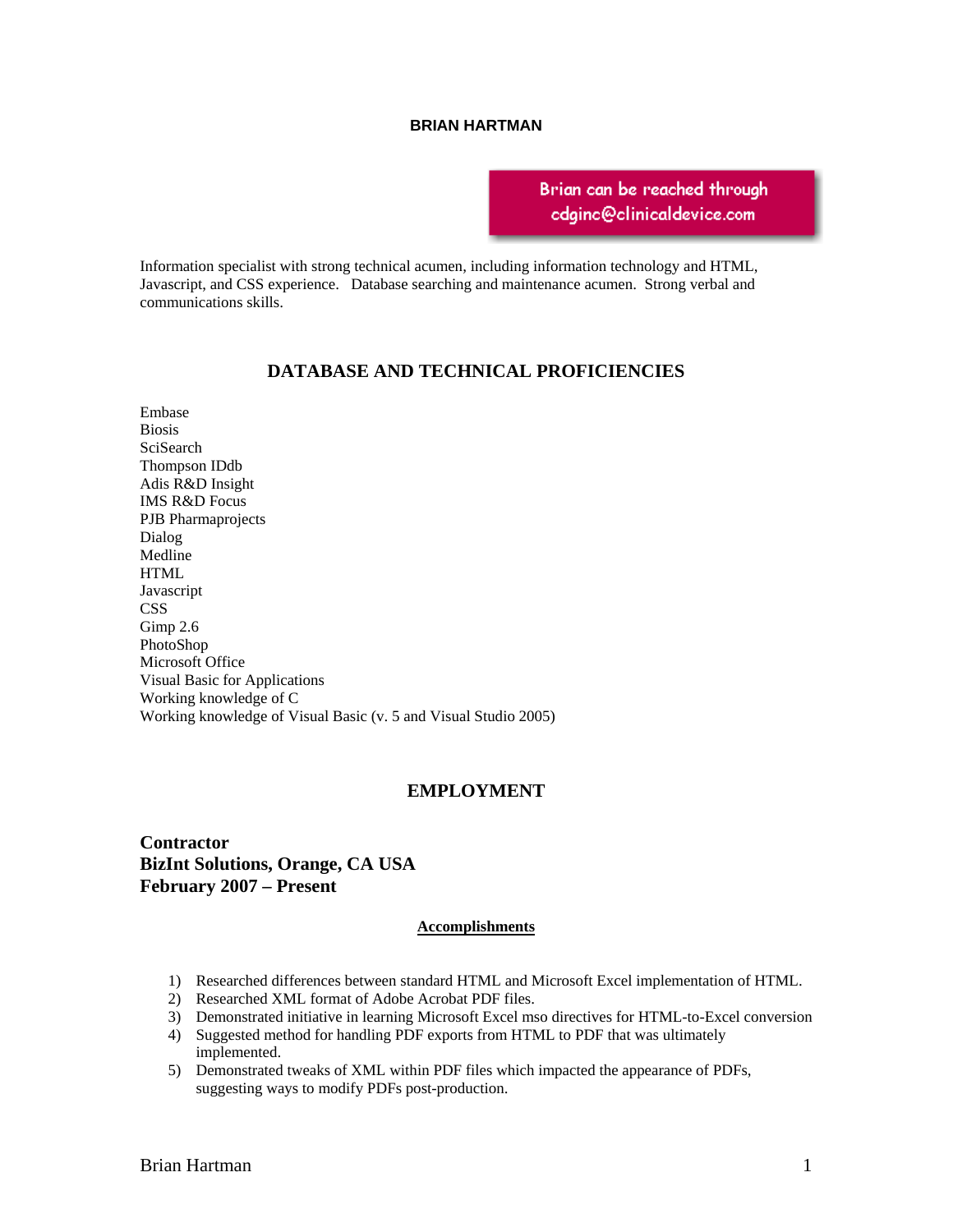### **Key Current Job Responsibilities**

- Modify HTML exports from BizInt Smart Charts to be properly imported into Excel
- Solve issue regarding table correlation between HTML and Excel
- Research possibility of sub-tables within Excel
- Define a way for PDFs to be exported from Smart Charts product and modified to specifications

**Content Information Specialist Dow Jones July 2008-September 2009** 

### **Accomplishments**

- 1) Constructed SQL queries in Microsoft Access to expedite data quality control.
- 2) Suggested and implemented Excel macros which mined spreadsheets for needed data.
- 3) Optimized existing Microsoft Access queries for speed and readability.

#### **Key Job Responsibilities**

- Data correction in online database.
- Construction of queries in Microsoft Access
- Manipulation of logos in Photoshop for inclusion in online database per database specifications

# **Information Analyst Pharmaceutical Research and Development, Johnson & Johnson, Raritan, NJ USA 2001- 2007**

#### **Accomplishments**

- 1) Demonstrated initiative in learning Visual Basic for Applications, the Microsoft Word macro language. This allowed automation of internal processes, dramatically increasing turnaround time – in some cases reducing task completion time from hours to minutes.
- 2) Collaborated with team on indexing information for Global Infocenter, a self-service database for clients
- 3) Collaborated with other search experts in constructing a streamlined internal pipeline process, removing ambiguity and standardizing an attractive work product for clients
- 4) Worked with software vendors (e.g., BizInt Solutions) to identify software bugs and identify feature enhancements.

#### **Key Job Responsibilities**

- Scientific literature, pipeline, and federal research searches conducted in Ovid and Dialog database platforms
- Weekly Ovid alert maintenance
- Maintain and update macros and templates for biomedical searchers and scientific liaisons as needed.
- Construction of new macros for Word and Outlook automization